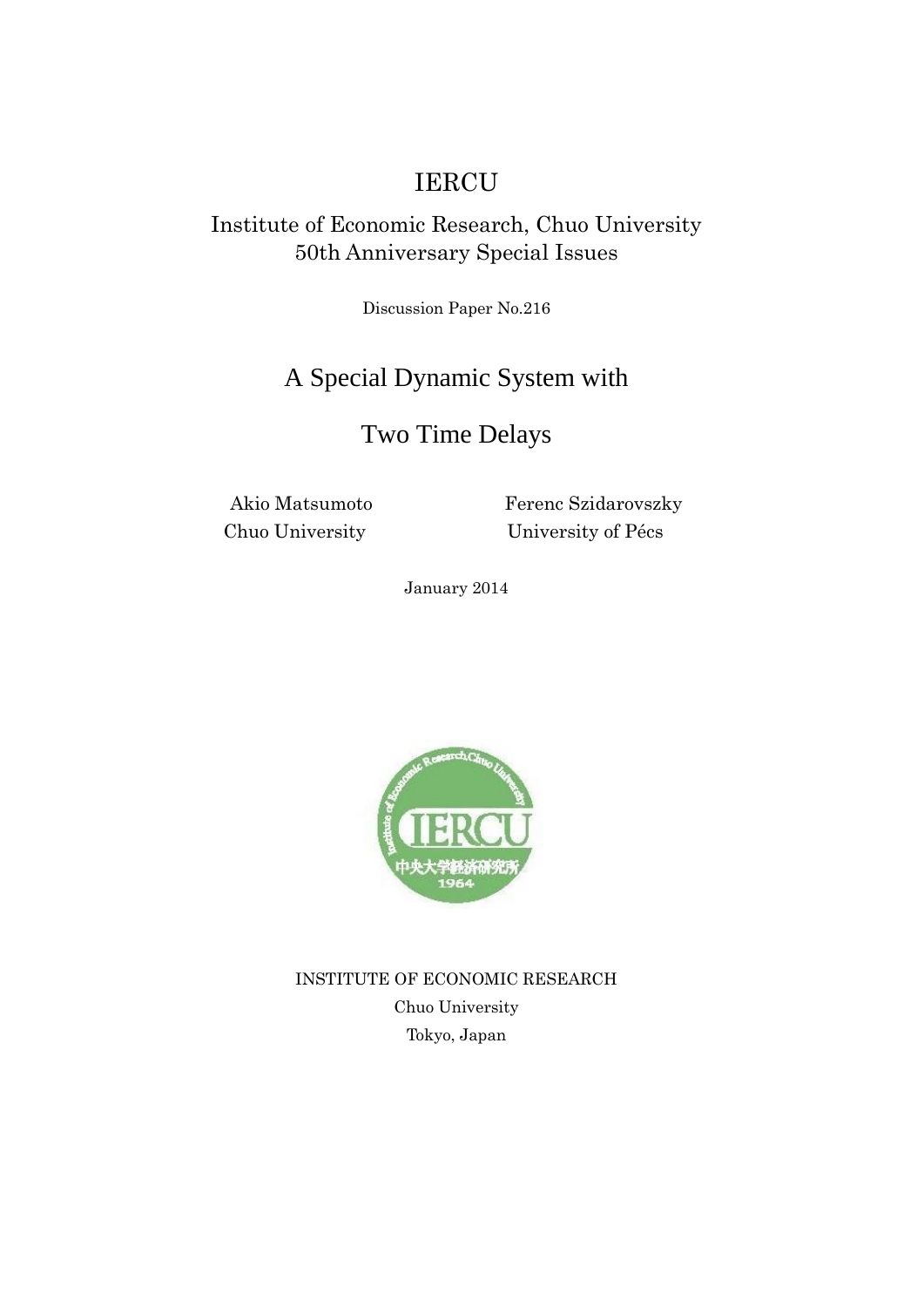# A Special Dynamic System with Two Time Delays

Akio Matsumoto<sup>†</sup>and Ferenc Szidarovszky<sup>‡</sup>

#### Abstract

A special dynamic system is analyzed which describes Goodwin's business cycle model (Goodwin, 1951). In realistic economies there are time delays in both investment and consumption. The two time delays have a significant effect on the asymptotic behavior of the system. Without delay the system is locally asymptotically stable with reasonable parameter selection, however in the presence of delays stability might be lost. This paper gives a complete stability analysis of the delayed system by determining the stability switch curves and characterizing the directions of the stability switches based on the monotonic properties of the curves.

Keywords: Time delays, Stability, Bifurcation

AMS Classifications: 34K20, 37N40, 91B62

The authors highly appreciate the Önancial supports from the MEXT-Supported Program for the Strategic Research Foundation at Private Universities 2013-207, the Japan Society for the Promotion of Science (Grant-in-Aid for Scientific Research (C) 24530202 and 25380238) and Chuo University (Grant for Special Research). The usual disclaimers apply.

<sup>&</sup>lt;sup>†</sup>Professor, Department of Economics, Chuo University, 742-1, Higashi-Nakano, Hachioji, Tokyo, 192-0393, Japan; akiom@tamacc.chuo-u.ac.jp

<sup>&</sup>lt;sup>‡</sup>Professor, Department of Applied Mathematics, University of Pécs, Ifúság, u. 6. H-7624, PÈcs, Hungary; szidarka@gmail.com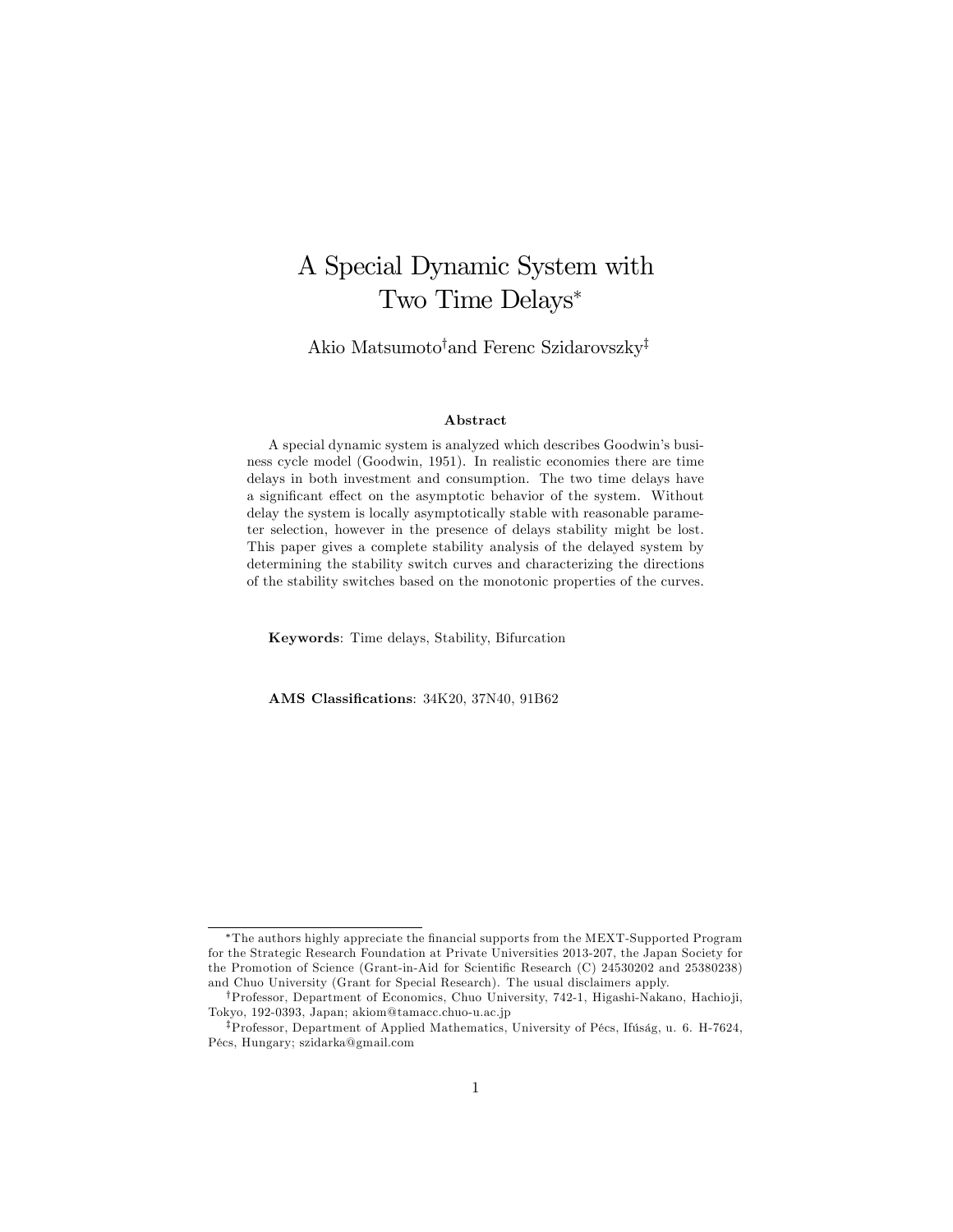#### 1 Introduction

Physical and economic systems often deal with delayed data, so the dynamic equations describing the motion or development of such systems are usually delay differential equations. The asymptotical behavior of these systems became a central research topic recently. There are two different ways to model time delays (Cooke and Grossman, 1982). In applying the concept of continuously distributed delays, it is assumed that the length of the delay is uncertain following a particular distribution. Cushing (1977) provided a comprehensive summary of the relevant methodology with applications to population dynamics. If the length of the delay is known, then fixed delays are considered. Bellman and Cooke (1956) introduced the relevant methodology. The methods and stability conditions are model dependent, so researchers have examined particular model types and investigated their asymptotical behavior. The approach becomes much more complicated if multiple delays are present. The pioneering works of Hale (1979) and Hale and Huang (1993) can be considered as basic breakthrough in this area. The paper of Piotrowska (2007) examined some properties of the stability switch curves for important special models. More recently Matsumoto and Szidarovszky (2013) gave a complete description of the stability switches and asymptotical properties of a certain class of dynamic systems arising in the study of dynamic oligopolies. However the same approach cannot be used in the case of different dynamic models such as Goodwin's business cycle model (Goodwin, 1951). In this paper we will examine the local asymptotical behavior of the corresponding two-delay model. The paper is organized as follows. The classical Goodwin model is introduced in Section 2, and its single-delay extension is discussed in Section 3, and then the general case is investigated, where stability switches are determined, and conditions for the local asymptotical stability of the delay system are derived. The last section concludes the paper and further research directions are outlined.

#### 2 The Model

Goodwin's classical model can be described by the following two-dimensional system:

$$
\varepsilon \dot{y}(t) = \dot{k}(t) - (1 - \alpha)y(t)
$$
  
\n
$$
\dot{k}(t) = \varphi(\dot{y}(t))
$$
\n(1)

where y is the national income, k is the capital stock,  $\varphi(y)$  denotes the induced investment and  $\alpha, \varepsilon$  are positive constants. By combining these equations a single-dimensional nonlinear equation is obtained:

$$
\varepsilon \dot{y}(t) - \varphi(\dot{y}(t)) + (1 - \alpha)y(t) = 0.
$$
\n(2)

The local asymptotical stability of this system can be examined by linearization around the steady state  $\bar{y} = 0$ :

$$
\varepsilon \dot{y}(t) - \nu \dot{y}(t) + (1 - \alpha)y(t) = 0 \tag{3}
$$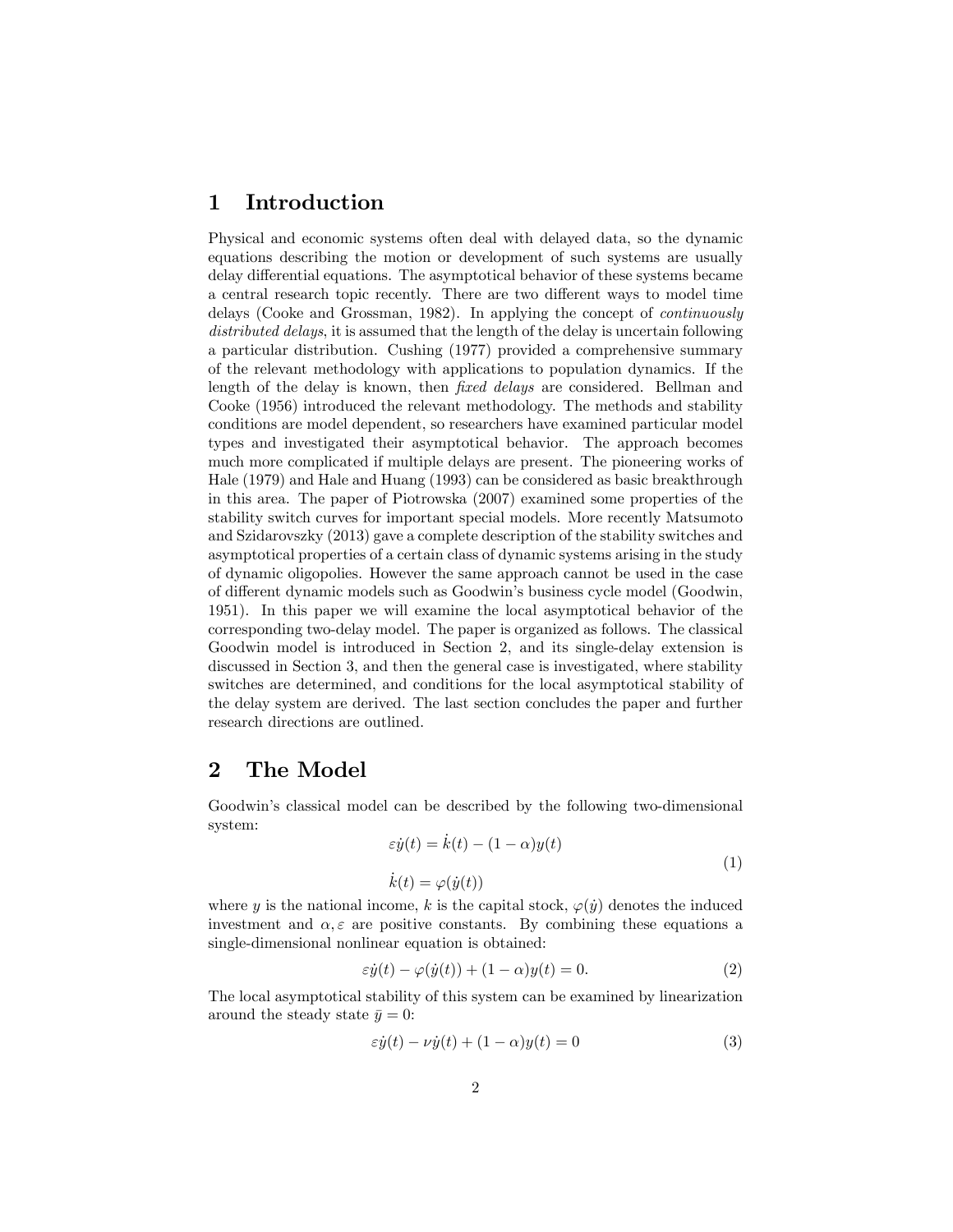where  $\nu = \varphi'(0)$ . From economic consideration we discuss the case when  $\nu < \varepsilon$ . By assuming delays in both investment and consumption this equation becomes a delay differential equation with two delays:

$$
\varepsilon \dot{y}(t) - \nu \dot{y}(t - \theta) + (1 - \alpha)y(t - \sigma) = 0.
$$
 (4)

By introducing the notation

$$
a = \frac{\nu}{\varepsilon}
$$
 and  $b = \frac{1-\alpha}{\varepsilon}$ 

this equation simplifies as

$$
\dot{y}(t) - a\dot{y}(t - \theta) + by(t - \sigma) = 0 \tag{5}
$$

with characteristic equation

$$
\lambda - a\lambda e^{-\theta\lambda} + b e^{-\sigma\lambda} = 0.
$$
 (6)

The stability of system (5) can be examined by finding the locations of the eigenvalues.

### 3 The Single-Delay Case

Assume first that  $\theta = 0$ , so equation (6) becomes

$$
\lambda(1-a) + be^{-\sigma\lambda} = 0. \tag{7}
$$

At  $\sigma = 0$  the eigenvalue is  $-b/(1 - a)$ , so the system is stable if  $a < 1$ , which is the case, since  $\nu < \varepsilon$ . At any stability switch  $\lambda = i\omega$ , where we can assume that  $\omega > 0$ , since the conjugate of any eigenvalue is also an eigenvalue. By substitution into equation (7), we have

$$
i\omega(1-a) + b(\cos\sigma\omega - i\sin\sigma\omega) = 0
$$
\n(8)

and separating the real and imaginary parts gives two equations for unknowns  $\omega$  and  $\sigma$  as  $b \cos \sigma \omega = 0$ 

$$
\omega \cos \omega = 0 \tag{9}
$$

$$
\omega(1-a) - b\sin \sigma \omega = 0
$$

from which we conclude that  $\cos \sigma \omega = 0$  and  $\sin \sigma \omega = 1$ . So

$$
\omega = \frac{b}{1-a}
$$
  

$$
\sigma = \frac{1-a}{b} \left(\frac{\pi}{2} + 2k\pi\right) \text{ for } k = 0, 1, 2, ...,
$$

that is, we have infinitely many potential stability switches. In order to see if there are actual stability switches we select  $\sigma$  as the bifurcation parameter and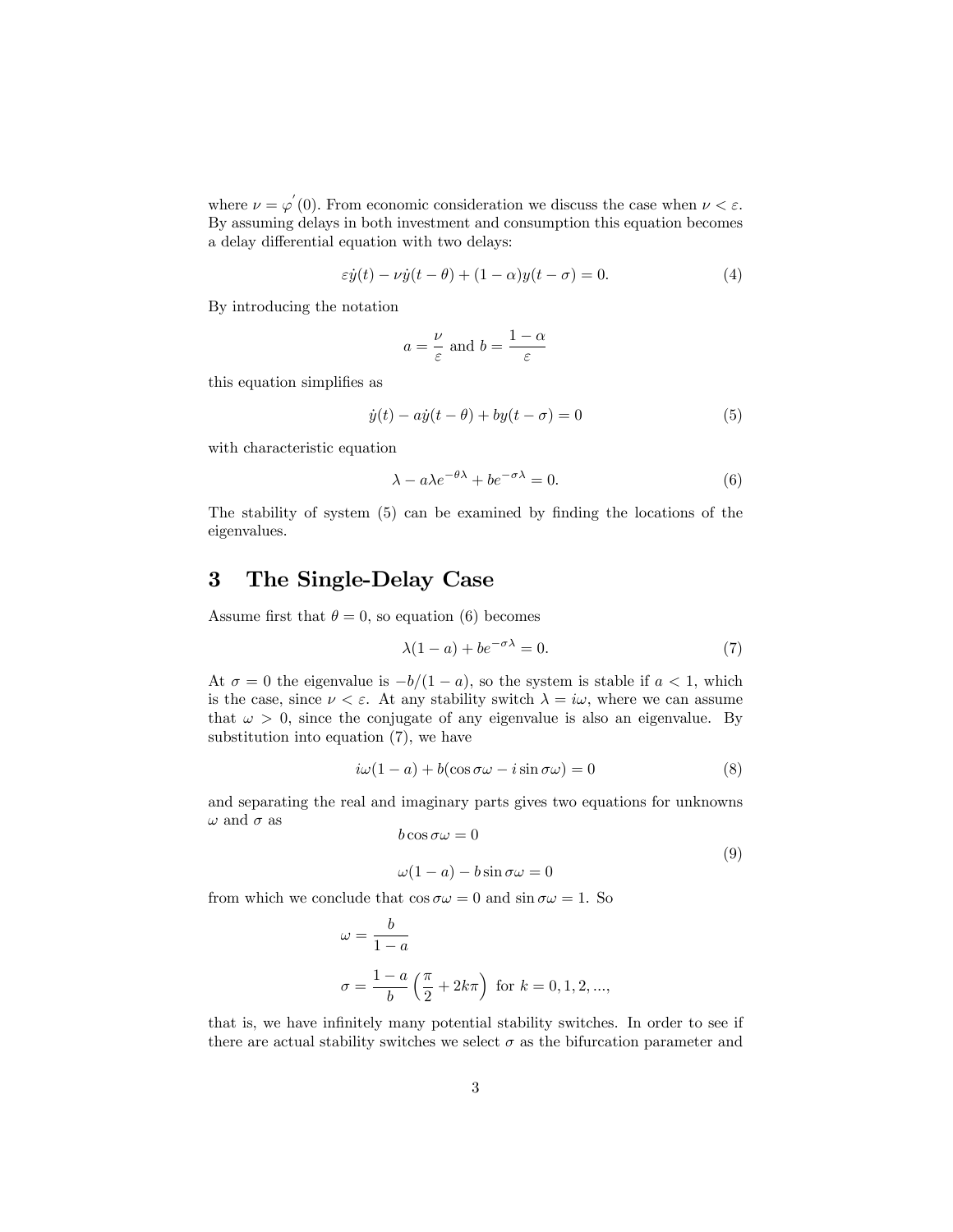consider the eigenvalues as functions of  $\sigma$ ,  $\lambda = \lambda(\sigma)$ . By implicitly differentiating equation (7) with respect to  $\sigma$ , we have

> $\frac{d\lambda}{d\sigma}(1-a) + be^{-\sigma\lambda}\left(-\lambda - \sigma\frac{d\lambda}{d\sigma}\right)$  $(10)$

implying that

$$
\frac{d\lambda}{d\sigma} = \frac{\lambda be^{-\sigma\lambda}}{1 - a - b\sigma e^{-\sigma\lambda}}
$$

$$
= -\frac{\lambda^2 (1 - a)}{1 - a + \sigma\lambda(1 - a)}
$$
(11)

$$
=-\frac{\lambda^2}{1+\sigma\lambda}
$$

where we used equation (7). If  $\lambda = i\omega$ , then

$$
\frac{d\lambda}{d\sigma} = \frac{\omega^2}{1 + i\sigma\omega} \tag{12}
$$

with real part

$$
\operatorname{Re}\left[\frac{d\lambda}{d\sigma}\right] = \frac{\omega^2}{1 + (\sigma\omega)^2} > 0.
$$
\n(13)

Therefore by gradually increasing the value of  $\sigma$  from zero, at each potential stability switch an eigenvalue changes its real part from negative to positive. So the system becomes unstable at the smallest such value,

$$
\sigma_0 = \frac{1 - a\pi}{b} \frac{\pi}{2},\tag{14}
$$

and the stability cannot be regained later. Hence we have the following result:

**Proposition 1** System (5) with  $\theta = 0$  and  $a < 1$  is locally asymptotically stable if  $\sigma < \sigma_0$  and unstable for  $\sigma > \sigma_0$ . At  $\sigma = \sigma_0$ , Hopf bifurcation occurs giving the possibility of the birth of limit cycles.

#### 4 The General Case

The characteristic equation of system (5) is considered now. We know that its eigenvalues have negative real parts if  $\theta = 0$  and  $\sigma < \sigma_0$ . At any stability switch  $\lambda = i\omega$  and by substituting it into equation (6) we get

$$
i\omega - i a\omega(\cos\theta\omega - i\sin\theta\omega) + b(\cos\sigma\omega - i\sin\sigma\omega) = 0. \tag{15}
$$

By separating the real and imaginary parts we have two equations for three unknowns:

$$
-a\omega\sin\theta\omega + b\cos\sigma\omega = 0,
$$
\n(16)

$$
a\omega\cos\theta\omega + b\sin\sigma\omega = \omega.
$$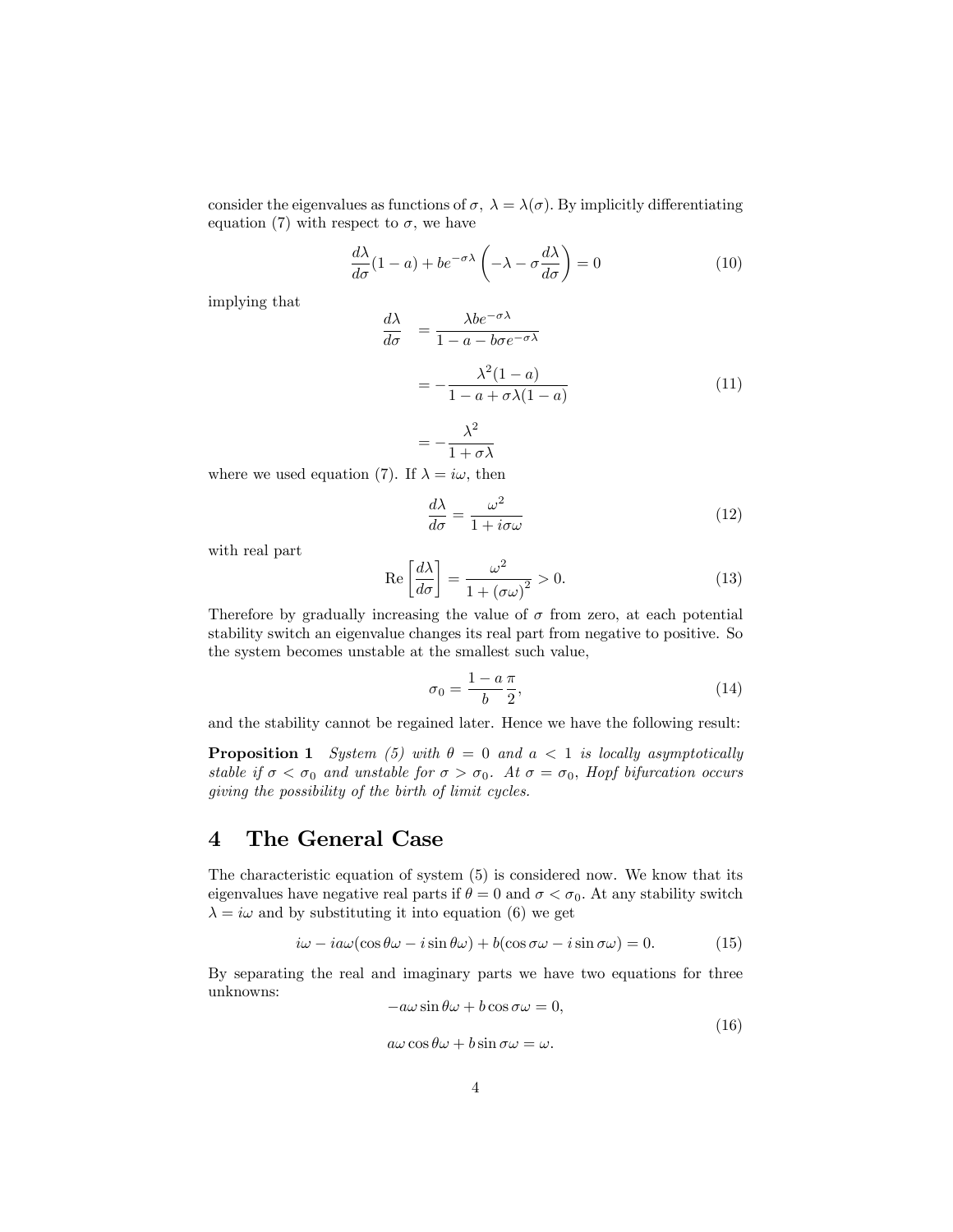By introducing the notation

$$
x = \cos \theta \omega
$$
 and  $y = \sin \sigma \omega$ 

and using the first equation of  $(16)$  we get

$$
a\omega\sqrt{1-x^2} = b\sqrt{1-y^2} \tag{17}
$$

so

$$
a^2\omega^2 - b^2 = a^2\omega^2x^2 - b^2y^2.
$$
 (18)

From the second equation of (16) we have

$$
y = \frac{\omega - a\omega x}{b},\tag{19}
$$

and by substituting it into (18),

$$
a^2\omega^2 - b^2 = a^2\omega^2 x^2 - (\omega - a\omega x)^2
$$
 (20)

implying that

$$
\cos \theta \omega = x = \frac{(1+a^2)\omega^2 - b^2}{2a\omega^2} \tag{21}
$$

and from  $(19)$ ,

$$
\sin \sigma \omega = y = \frac{(1 - a^2)\omega^2 + b^2}{2b\omega}.
$$
\n(22)

Feasible solutions exist only if both x and y are in interval  $[-1, 1]$  which can be reduced to

$$
\frac{b}{1+a} \le \omega \le \frac{b}{1-a}.\tag{23}
$$

From (16) it is clear that  $\sin \theta \omega$  and  $\cos \sigma \omega$  have the same sign, therefore we have two parametric curves describing the set of potential stability switches:

$$
C_1(k,n) = \begin{cases} \n\sigma = \frac{1}{\omega} \left[ \sin^{-1} \left( \frac{(1-a^2)\omega^2 + b^2}{2b\omega} \right) + 2k\pi \right] \\
\theta = \frac{1}{\omega} \left[ \cos^{-1} \left( \frac{(1+a^2)\omega^2 - b^2}{2a\omega^2} \right) + 2n\pi \right] \n\end{cases} (24)
$$

and

$$
C_2(k,n) = \begin{cases} \n\sigma = \frac{1}{\omega} \left[ \pi - \sin^{-1} \left( \frac{(1-a^2)\omega^2 + b^2}{2b\omega} \right) + 2k\pi \right] \\
\theta = \frac{1}{\omega} \left[ 2\pi - \cos^{-1} \left( \frac{(1+a^2)\omega^2 - b^2}{2a\omega^2} \right) + 2n\pi \right]\n\end{cases}
$$
\n(25)

with  $k, n = 0, 1, 2, ...$  and

$$
\omega \in \left[\frac{b}{1+a}, \frac{b}{1-a}\right].
$$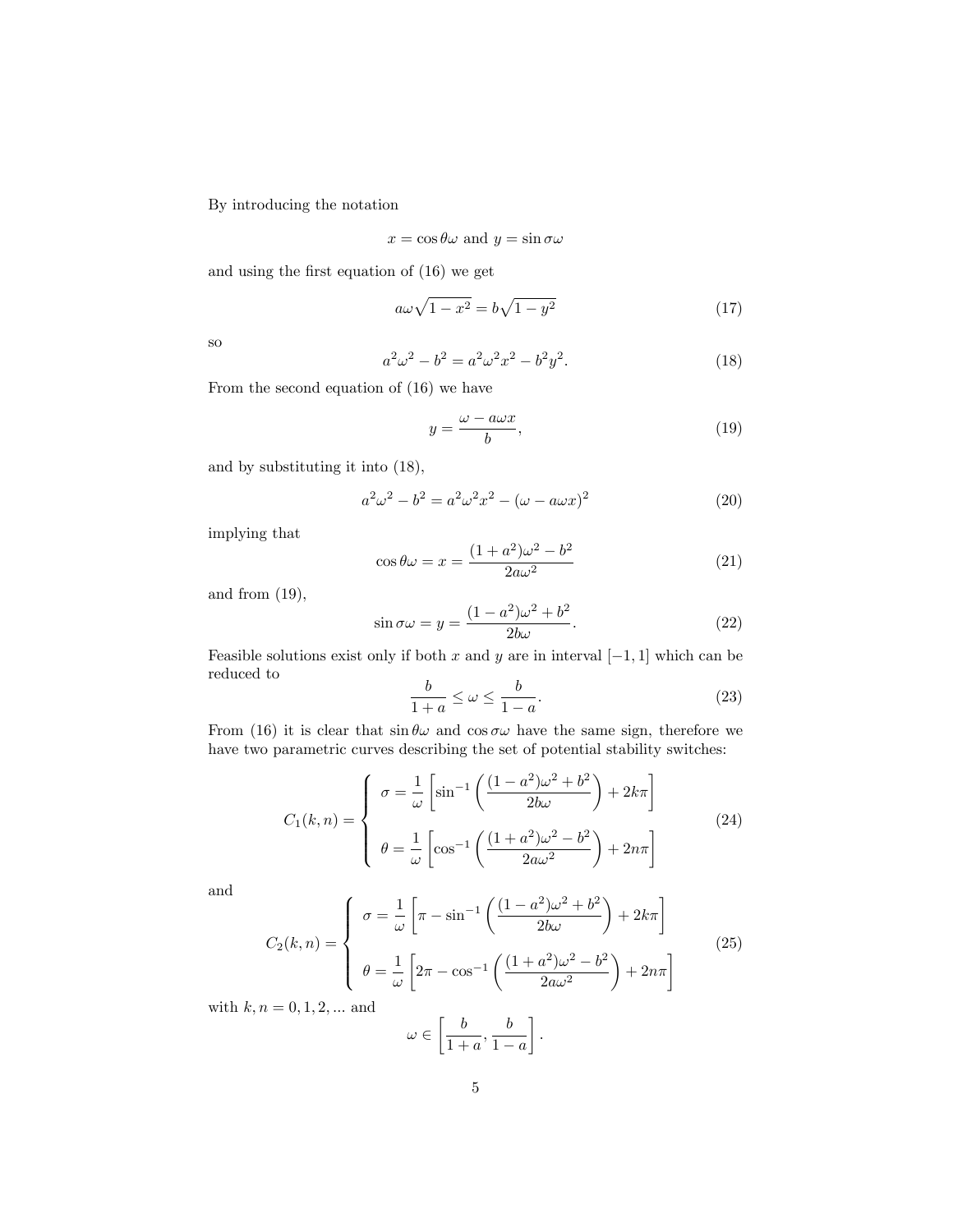Notice first that at  $\omega = b/(1 + a)$ ,

$$
\frac{(1+a^2)\omega^2 - b^2}{2a\omega^2} = -1, \ \frac{(1-a^2)\omega^2 + b^2}{2b\omega} = 1
$$

and at  $\omega = b/(1 - a)$ ,

$$
\frac{(1+a^2)\omega^2 - b^2}{2a\omega^2} = \frac{(1-a^2)\omega^2 + b^2}{2b\omega} = 1.
$$

Therefore the initial and end points of  $C_1(k, n)$  are

$$
I_1(k,n) = \frac{1+a}{b} \left( \frac{\pi}{2} + 2k\pi, \pi + 2n\pi \right), \ E_1(k,n) = \frac{1-a}{b} \left( \frac{\pi}{2} + 2k\pi, 2n\pi \right)
$$

and these for  $C_2(k, n)$  are

$$
I_2(k,n) = \frac{1+a}{b} \left( \frac{\pi}{2} + 2k\pi, \pi + 2n\pi \right), \ E_2(k,n) = \frac{1-a}{b} \left( \frac{\pi}{2} + 2k\pi, 2\pi + 2n\pi \right).
$$

Clearly  $C_1(k, n)$  and  $C_2(k, n)$  have the same initial point and  $C_1(k, n + 1)$  and  $C_2(k, n)$  have identical endpoints. Figure 1 shows these connecting curves for  $k = 0$  and  $n = 0, 1, 2, ...$  with the parameter specification of  $\alpha = 17/20, \ \varepsilon =$ 3/4,  $\delta = 6/5$  and  $\nu = 9/80$ . These curves are shifted to the right by increasing the value of  $k$ .



Figure 1. Shapes of curves  $C_1(0, n)$  and  $C_2(0, n)$  for  $n = 0, 1, 2$ 

Notice that with fixed value of  $k$ , all initial points with different values of  $n$  have the same abscissas, and the same holds for the endpoints as well. The common abscissa values are

$$
\sigma_I = \frac{1+a}{b} \left( \frac{\pi}{2} + 2k\pi \right) \text{ and } \sigma_E = \frac{1-a}{b} \left( \frac{\pi}{2} + 2k\pi \right)
$$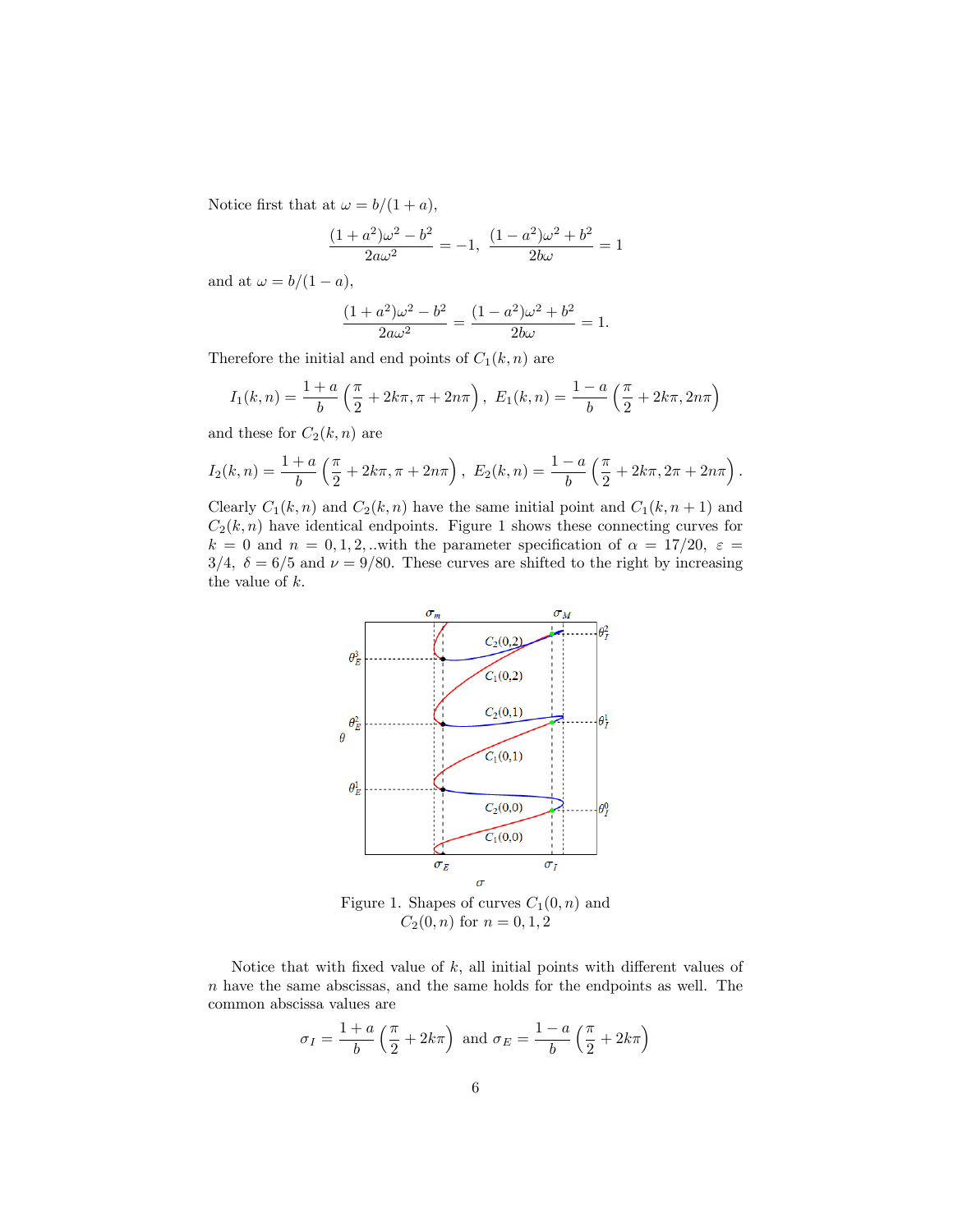respectively. Notice that

$$
E_1(0,0) = \left(\frac{1-a}{b}\frac{\pi}{2},0\right)
$$

so from the previous section we know that the system is stable for

$$
\theta = 0 \text{ and } \sigma < \frac{1 - a}{b} \frac{\pi}{2}
$$

which is the linear segment connecting the origin with  $E_1(0,0)$ . At the points of the horizontal axis being to the right of  $E_1(0,0)$  the system is unstable. Select and fix a value of  $\theta > 0$  and gradually increase the value of  $\sigma$  from zero. The resulting horizontal line will have infinitely many intersections with the curves  $C_1(k, n)$  and  $C_2(k, n)$ . The directions of stability switches at the intersections can be determined by considering  $\sigma$  as the bifurcation parameter, and considering the eigenvalues as functions of  $\sigma$ ,  $\lambda = \lambda(\sigma)$ . By implicitly differentiating equation (6) with respect to  $\sigma$  we get a simple equation for  $d\lambda/d\sigma$ :

$$
\frac{d\lambda}{d\sigma} - a\frac{d\lambda}{d\sigma}e^{-\theta\lambda} - a\lambda e^{-\theta\lambda} \left(-\theta \frac{d\lambda}{d\sigma}\right) + be^{-\sigma\lambda} \left(-\lambda - \sigma \frac{d\lambda}{d\sigma}\right) = 0 \tag{26}
$$

implying that

$$
\frac{d\lambda}{d\sigma} = \frac{b\lambda e^{-\sigma\lambda}}{1 - ae^{-\theta\lambda} + a\lambda\theta e^{-\theta\lambda} - b\sigma e^{-\sigma\lambda}}.\tag{27}
$$

From (6) we see that

$$
ae^{-\theta\lambda} = \frac{1}{\lambda} \left( \lambda + be^{-\sigma\lambda} \right),\tag{28}
$$

so

$$
\frac{d\lambda}{d\sigma} = \frac{b\lambda^2}{\lambda^2 \theta e^{\sigma\lambda} + (-b + b\lambda\theta - b\lambda\sigma)}.
$$
\n(29)

At  $\lambda = i\omega$  we have

$$
\frac{d\lambda}{d\sigma} = \frac{-b\omega^2}{-\omega^2 \theta(\cos \sigma \omega + i \sin \sigma \omega) + (-b + i\omega\theta b - i\omega b\sigma)}\tag{30}
$$

with real part having the same sign as

$$
b\omega^2(\omega^2\theta\cos\sigma\omega+b).
$$

So at any point of the curve  $C_1(k, n)$  or  $C_2(k, n)$ , stability is lost if  $\omega^2 \theta \cos \sigma \omega +$  $b > 0$  and stability may be regained if  $\omega^2 \theta \cos \sigma \omega + b < 0$ . Notice first that on  $C_1(k, n),$ 

$$
\sigma\omega\in\left[2k\pi,\frac{\pi}{2}+2k\pi\right],
$$

so  $\cos \sigma \omega > 0$  implying that on all intercepts with  $C_1(k, n)$  at least one eigenvalue changes its sign from negative to positive. Consider next a curve  $C_2(k, n)$ . On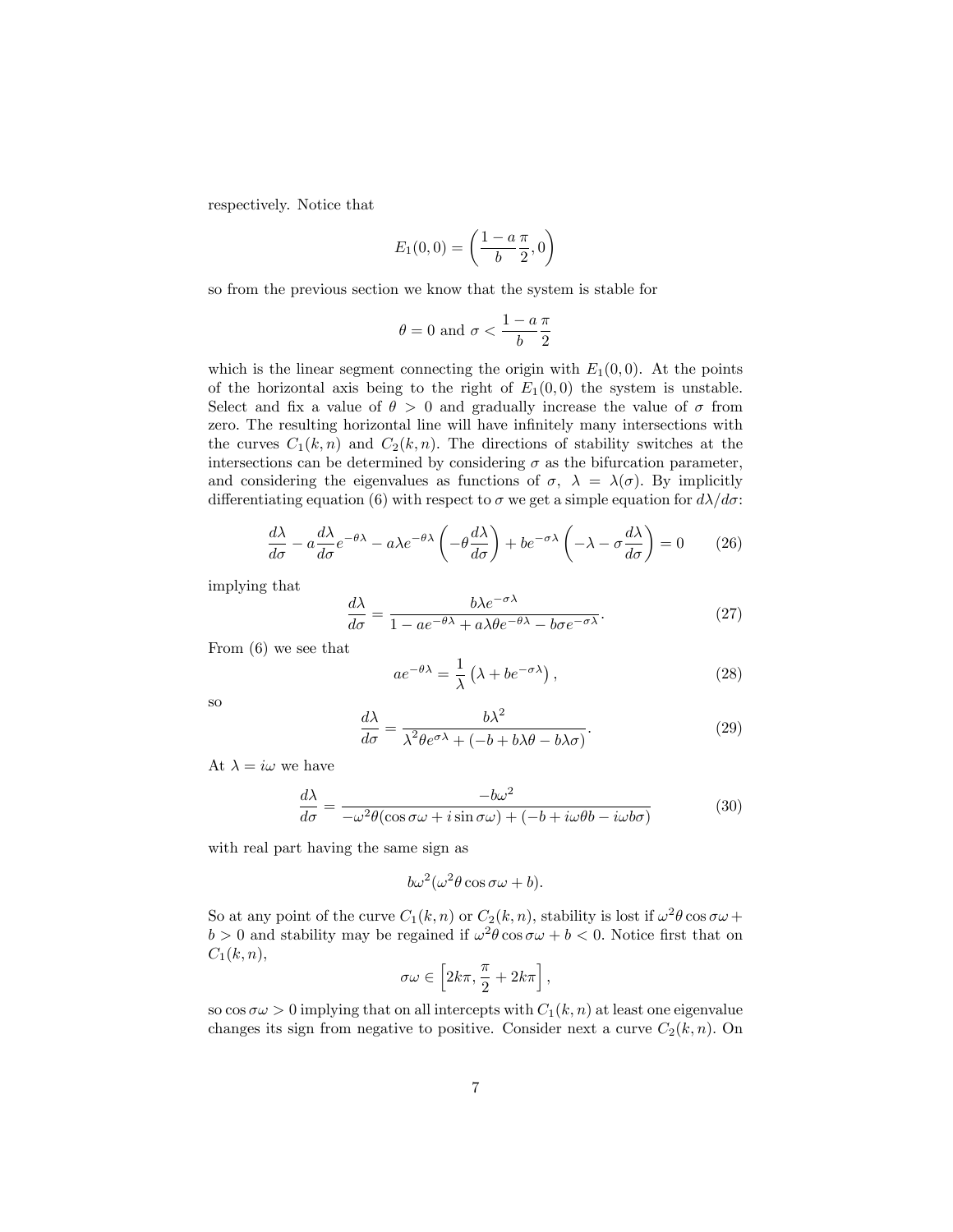this curve

$$
\frac{\partial \theta}{\partial \omega} = -\frac{1}{\omega^2} \left[ 2\pi - \cos^{-1} \left( \frac{(1+a^2)\omega^2 - b^2}{2a\omega^2} \right) + 2n\pi \right] + \frac{1}{\omega} \frac{1}{\sqrt{1 - \left( \frac{(1+a^2)\omega^2 - b^2}{2a\omega^2} \right)^2}} \frac{2b^2}{2a\omega^3}
$$

$$
= -\frac{1}{\omega^2} \omega \theta + \frac{1}{\omega} \frac{1}{-\sin \theta \omega} \frac{b^2}{a\omega^3}
$$
(31)

From the first equation of  $(16)$ , we have

$$
\sin \theta \omega = \frac{b}{a\omega} \cos \sigma \theta \tag{32}
$$

so

$$
\frac{\partial \theta}{\partial \omega} = -\frac{1}{\omega} \left( \theta + \frac{1}{\frac{b}{a\omega} \cos \sigma \theta} \frac{b^2}{a\omega^3} \right)
$$

$$
= -\frac{1}{\omega^3 \cos \sigma \omega} \left( \theta \omega^2 \cos \sigma \omega + b \right).
$$
(33)

Since  $\cos \sigma \omega < 0$  on  $C_2(k,n)$ , we conclude that stability is lost when  $\partial \theta / \partial \omega > 0$ and might be regained if  $\partial\theta/\partial\omega < 0$ . The first case occurs when the curve  $C_2(k, n)$  is increasing in  $\theta$  from right to left and the second case occurs when the curve is decreasing in  $\theta$  from right to left.

Next we show that at each intersection only one eigenvalue can change the sign of its real part. In contrary, assume that  $\lambda$  is a multiple eigenvalue. Then it solves the characteristic equation and its derivative:

$$
\lambda - a\lambda e^{-\theta\lambda} + b e^{-\sigma\lambda} = 0 \tag{34}
$$

and

$$
1 - ae^{-\theta\lambda} + a\lambda\theta e^{-\theta\lambda} - b\sigma e^{-\sigma\lambda} = 0.
$$
 (35)

If  $\lambda = i\omega$ , then

$$
i\omega - i a\omega(\cos\theta\omega - i\sin\theta\omega) + b(\cos\sigma\omega - i\sin\sigma\omega) = 0 \tag{36}
$$

and

$$
1 - a(\cos\theta\omega - i\sin\theta\omega) + ia\theta\omega(\cos\theta\omega - i\sin\theta\omega) - b\sigma(\cos\sigma\omega - i\sin\sigma\omega) = 0. (37)
$$

By separating the real and imaginary parts, four equations are obtained for the four unknowns,  $\sin \theta \omega$ ,  $\cos \theta \omega$ ,  $\sin \sigma \omega$  and  $\cos \sigma \omega$ :

$$
-a\omega\sin\theta\omega + b\cos\sigma\omega = 0,
$$
\n(38)

$$
\omega - a\omega \cos \theta \omega - b \sin \sigma \omega = 0, \tag{39}
$$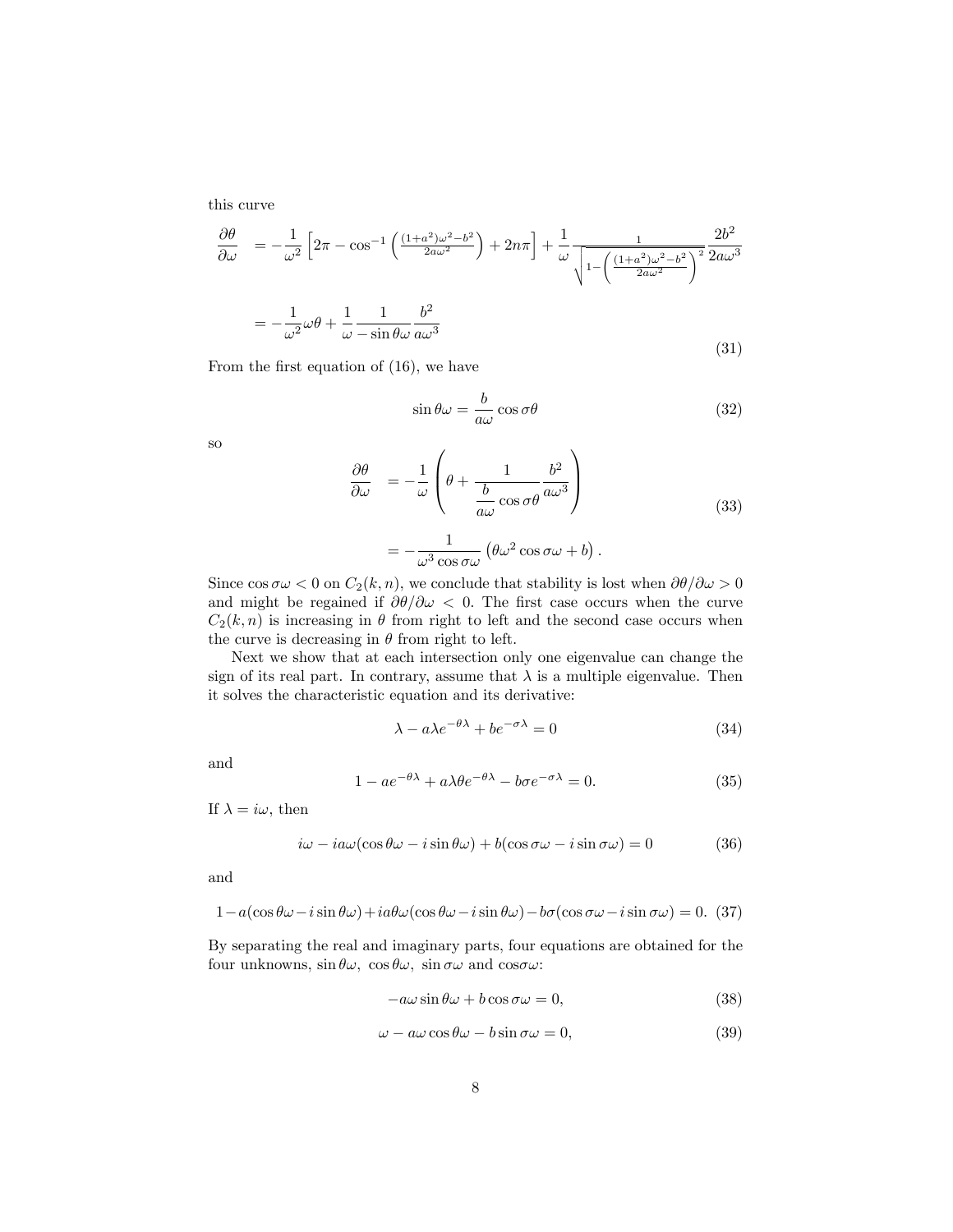$$
1 - a\cos\theta\omega + a\theta\omega\sin\theta\omega - b\sigma\cos\sigma\omega = 0,
$$
\n(40)

$$
a\sin\theta\omega + a\theta\omega\cos\theta\omega + b\sigma\sin\sigma\omega = 0.
$$
 (41)

Simple calculation shows that the solution is the following:

$$
\sin \theta \omega = -\frac{\theta \omega}{a \left(1 + \omega^2 (\sigma - \theta)^2\right)}, \cos \theta \omega = \frac{1 + \omega^2 \sigma (\sigma - \theta)}{a \left(1 + \omega^2 (\sigma - \theta)^2\right)},\tag{42}
$$

$$
\sin \sigma \omega = \frac{\omega^3 \theta(\theta - \sigma)}{b \left(1 + \omega^2 (\sigma - \theta)^2\right)}, \quad \cos \sigma \omega = -\frac{\theta \omega^2}{b \left(1 + \omega^2 (\sigma - \theta)^2\right)},\tag{43}
$$

and now from (33) at these values,

$$
\frac{\partial \theta}{\partial \omega} = \frac{\theta^2 \omega^4 - b^2 \left( 1 + \omega^2 (\sigma - \theta)^2 \right)}{\omega^3 (\cos \sigma \omega) b \left( 1 + \omega^2 (\sigma - \theta)^2 \right)} = 0,
$$
\n(44)

since from  $(43)$ ,

$$
1 = \sin^2 \sigma \omega + \cos^2 \sigma \omega
$$
  
= 
$$
\frac{\theta^2 \omega^4 [1 + \omega^2 (\sigma - \theta)^2]}{b^2 [1 + \omega^2 (\sigma - \theta)^2]^2}
$$
  
= 
$$
\frac{\theta^2 \omega^4}{b^2 (1 + \omega^2 (\sigma - \theta)^2)}.
$$
 (45)

Consequently multiple eigenvalues are possible only at the extreme values of  $\theta$ with respect to  $\omega$  on  $C_2(k, n)$ . This is not an intersection since the horizontal line is tangent to the curve at the extreme points.

From (24) we know that in  $C_1(k, n)$  the value of  $\theta$  decreases as  $\omega$  increases, so as the curve moves from right to left from  $I_1(k,n)$  to  $E_1(k,n)$  the value of  $\theta$  decreases, so at the intersection with  $C_1(k,n)$  one eigenvalue changes its real part from negative to positive. The same is true with intersections on increasing segments of  $C_2(k, n)$  as well. However on the decreasing segment of  $C_2(k, n)$  one eigenvalue changes its real part from positive to negative, so stability is regained here when only one eigenvalue had positive real part before, that is, only one intersection with stability loss can be found before.

Figure 2 shows again the continuous curves,  $C_1(0,n)$  and  $C_2(0,n)$  (n =  $(0, 1, 2, 3, ...)$  under the same specification of the parameters as before. The horizontal line shows the stability losses and gains. When we increase the value of  $\sigma$  along the horizontal line, stability is lost at point A, regained at point B and lost again at point  $C$ . However system is unstable after point  $C$ . The stability region is the yellow region. If  $(\sigma, \theta)$  is any point, then we have to consider the linear segment connecting points  $(0, \theta)$  and  $(\sigma, \theta)$  and count the number of intersections with stability loss  $(L)$  and number of intersections with stability gain (G). The point  $(\theta, \sigma)$  is a stability point if  $G \geq L$ .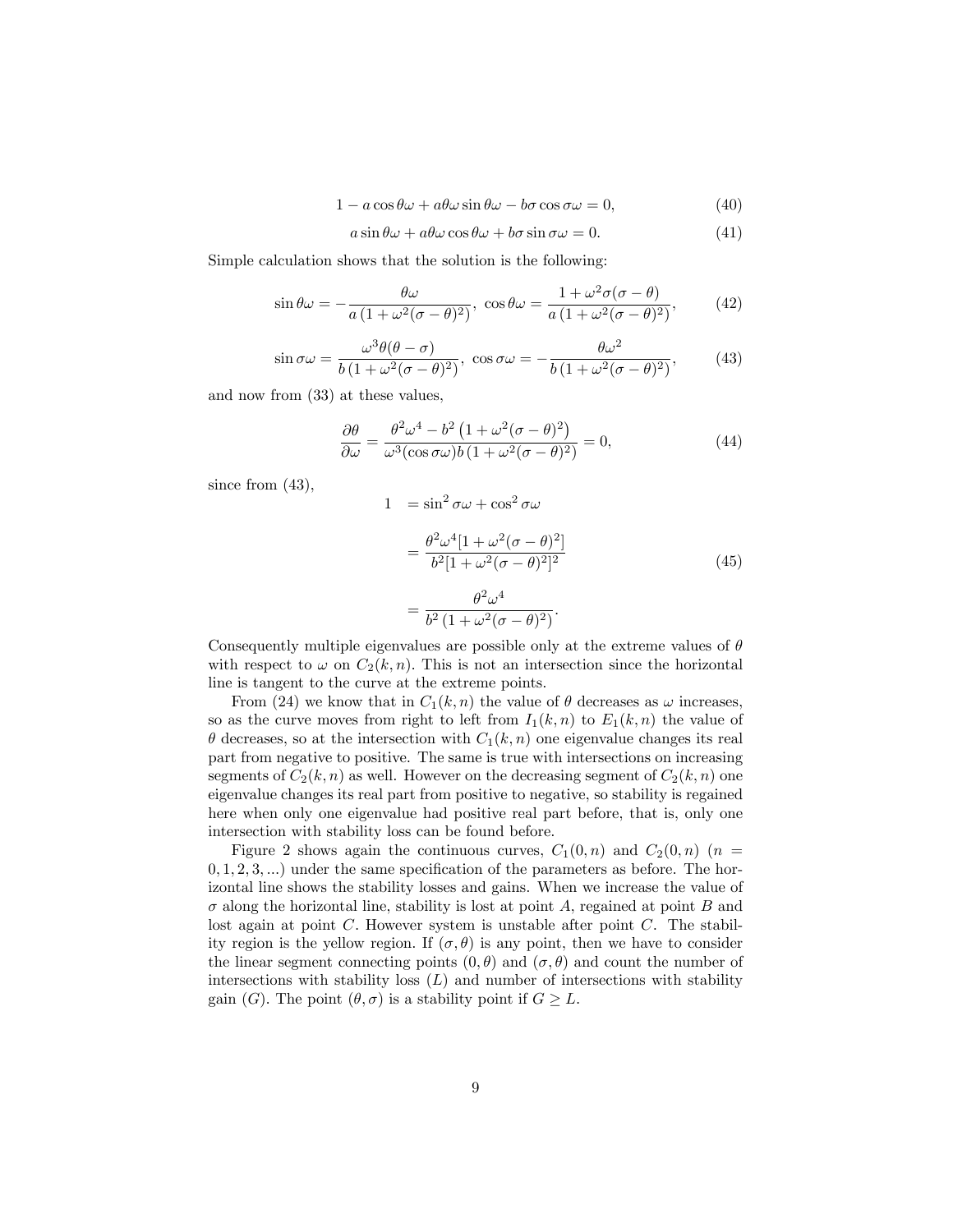

Figure 2. Stability switches

### 5 Conclusions

In this paper a special dynamic system with two delays was examined. The stability switch curves were determined and the directions of the stability switches were characterized by the monotonicity of the different segments of the curves. Small values of  $\sigma$  are harmless, since system is stable with any values  $\theta > 0$ . With large values of  $\sigma$ , the stability region is an irregular domain depending on both values of  $\theta$  and  $\sigma$ .

This study discovered only local asymptotic stability. The global asymptotic behavior of the system in case of local instability is an interesting research issue which can be examined by computer simulation. This is our next project.

### References

- [1] Bellman, R. and Cooke, K. L. (1956), *Differential-difference Equations*. Academic Press, New York.
- [2] Cooke, K. L. and Grossman, Z. (1982). Discrete Delay, Distributed Delay and Stability Switches. J. Math. Anal. Appl. 86: 592-627.
- [3] Cushing, J. M. (1977) Integro-Differential Equations and Delay Models in Population Dynamics. Springer-Verlag, Berlin/ Heidelberg/ New York.
- [4] Goodwin, R. (1951) The Nonlinear Accelerator and the Persistence of Business Cycles. Econometrica 19: 1-17.